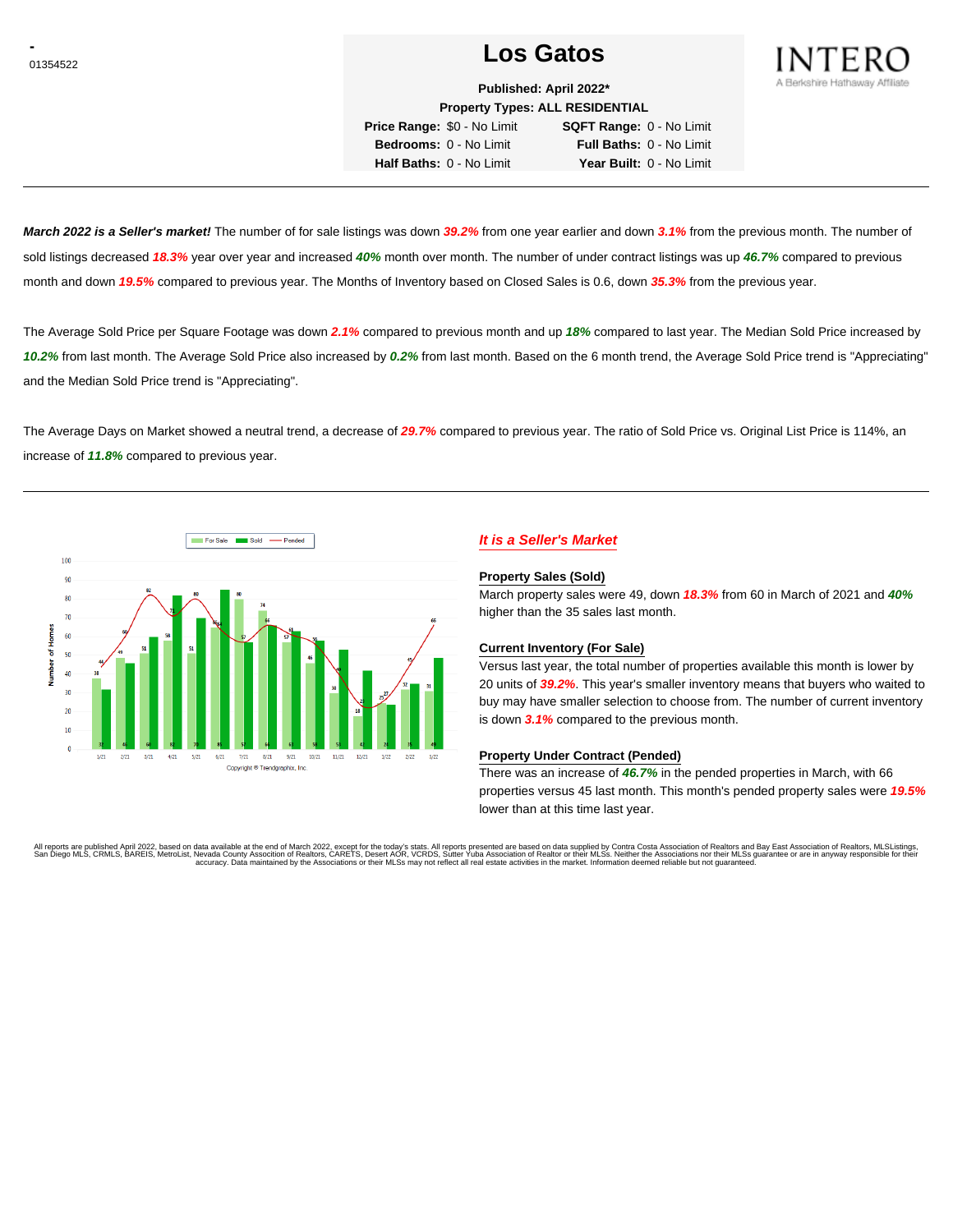# <sup>01354522</sup> **Los Gatos**



**Published: April 2022\***

**Property Types: ALL RESIDENTIAL**

**Price Range:** \$0 - No Limit **SQFT Range:** 0 - No Limit

**Bedrooms:** 0 - No Limit **Full Baths:** 0 - No Limit **Half Baths:** 0 - No Limit **Year Built:** 0 - No Limit

## **The Average Sold Price per Square Footage is Neutral\***

The Average Sold Price per Square Footage is a great indicator for the direction of property values. Since Median Sold Price and Average Sold Price can be impacted by the 'mix' of high or low end properties in the market, the Average Sold Price per Square Footage is a more normalized indicator on the direction of property values. The March 2022 Average Sold Price per Square Footage of \$1235 was down **2.1%** from \$1262 last month and up **18%** from \$1047 in March of last year.

\* Based on 6 month trend – Appreciating/Depreciating/Neutral





## **The Days on Market Shows Neutral Trend\***

The average Days on Market (DOM) shows how many days the average property is on the market before it sells. An upward trend in DOM trends to indicate a move towards more of a Buyer's market, a downward trend indicates a move towards more of a Seller's market. The DOM for March 2022 was 26, up **62.5%** from 16 days last month and down **29.7%** from 37 days in March of last year.

#### **The Sold/Original List Price Ratio is Rising\*\***

The Sold Price vs. Original List Price reveals the average amount that sellers are agreeing to come down from their original list price. The lower the ratio is below 100% the more of a Buyer's market exists, a ratio at or above 100% indicates more of a Seller's market. This month Sold Price vs. Original List Price of 114% is up **4.6%** % from last month and up from **11.8%** % in March of last year.

\* Based on 6 month trend – Upward/Downward/Neutral

\*\* Based on 6 month trend - Rising/Falling/Remains Steady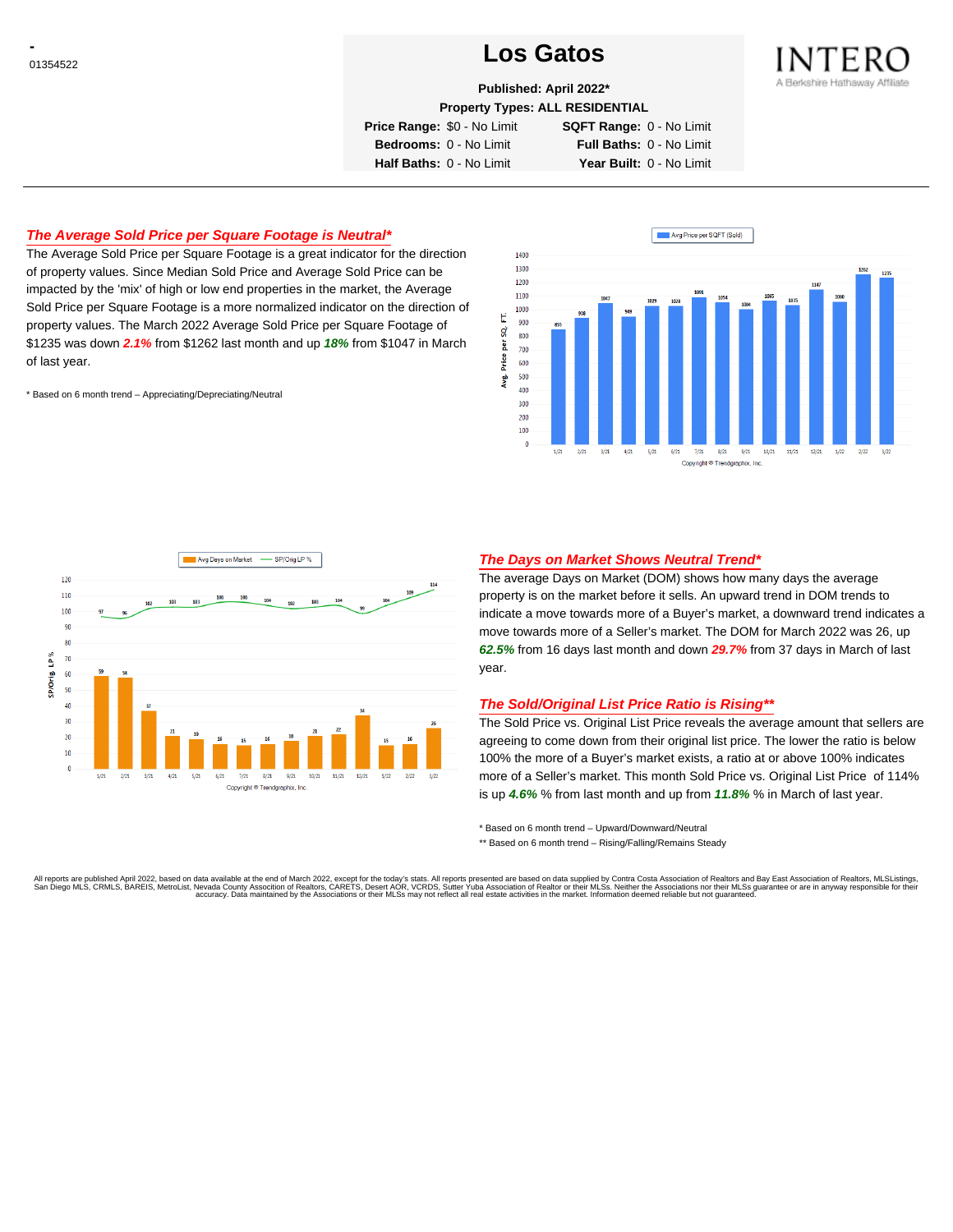# <sup>01354522</sup> **Los Gatos**



## **Published: April 2022\***

**Property Types: ALL RESIDENTIAL**

**Price Range:** \$0 - No Limit **SQFT Range:** 0 - No Limit

**Bedrooms:** 0 - No Limit **Full Baths:** 0 - No Limit **Half Baths:** 0 - No Limit **Year Built:** 0 - No Limit

## **The Average For Sale Price is Neutral\***

The Average For Sale Price in March was \$2,686,000, down **28%** from \$3,733,000 in March of 2021 and up **0.9%** from \$2,663,000 last month.

## **The Average Sold Price is Appreciating\***

The Average Sold Price in March was \$2,747,000, up **13.9%** from \$2,412,000 in March of 2021 and up **0.2%** from \$2,741,000 last month.

### **The Median Sold Price is Appreciating\***

The Median Sold Price in March was \$2,700,000, up **18.5%** from \$2,278,000 in March of 2021 and up **10.2%** from \$2,450,000 last month.

\* Based on 6 month trend – Appreciating/Depreciating/Neutral





## **It is a Seller's Market\***

A comparatively lower Months of Inventory is more beneficial for sellers while a higher months of inventory is better for buyers.

\*Buyer's market: more than 6 months of inventory Seller's market: less than 3 months of inventory Neutral market: 3 – 6 months of inventory

#### **Months of Inventory based on Closed Sales**

The March 2022 Months of Inventory based on Closed Sales of 0.6 was decreased by **35.3%** compared to last year and down **32.8%** compared to last month. March 2022 is Seller's market.

#### **Months of Inventory based on Pended Sales**

The March 2022 Months of Inventory based on Pended Sales of 0.5 was decreased by **16.1%** compared to last year and down **28.1%** compared to last month. March 2022 is Seller's market.